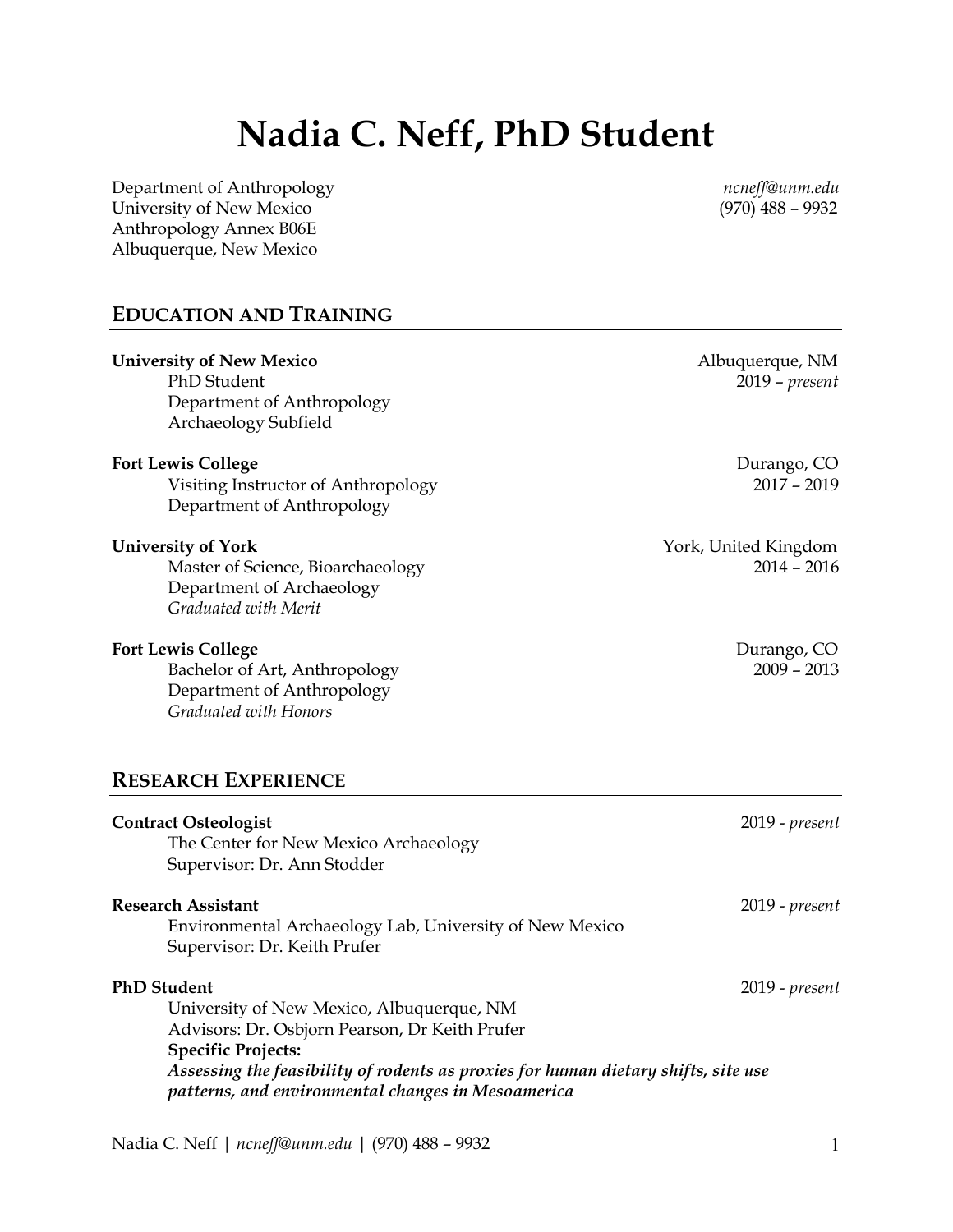## **Masters Student** 2014 – 2016

University of York, York, United Kingdom

Advisor: Dr. Matthew Collins

*Identifying potential sites of conflict through the analysis of possible human bone fragments via ZooMS (Zooarchaeology by Mass Spectrometry).*

- Studied the applications of using ZooMS for the identification of human bone fragments in archaeological and forensic contexts.
- Combined traditional field survey and documentation methods with biomolecular protein analysis to create human bone scatter maps to identify possible sites of conflict.

– Research based on a case study involving the Battle of Towton (1461) site.

## *Collagen extraction method testing in highly degraded bone fragments*

- Tested collagen extraction methods (HCl demineralization versus AmBiC surface washing) on highly degraded bone fragments found in surface and top soil finds.
- Reported results to DPAA (Defense POW/MIA Accounting Agency) for possible future use in distinguishing between human/nonhuman bone in as minimally destructive of a way as possible.

## **Archaeological Lab Consultant for Battle of Fulford (1066) project** 2016

University of York, York, United Kingdom

Advisor: Dr. Matthew Collins

– Ran protein analysis via ZooMS to determine human/nonhuman status of unidentifiable bone fragments found at possible Battle of Fulford (1066) site.

#### **Undergraduate Student** 2012 – 2013

Fort Lewis College, Durango, CO

Advisor: Dr. Dawn Mulhern

- Performed analysis testing accuracy of regression formulae involving the tarsal bones developed for the estimation of sex in European American populations.
- Collected skeletal data from the Maxwell Museum of Anthropology's documented skeletal collection.
- Performed statistical analysis.

# **FIELD EXPERIENCE**

| TOICHOIC IT/IRRIOH I HUMROIONY/ COMMODIARIOH WIRE DI I HIT                       | ⊷⊷   |
|----------------------------------------------------------------------------------|------|
| University of Maryland, College Park, MD                                         |      |
| Site Location: Großraming, Austria                                               |      |
| Project Director: Marilyn London (Forensic Science Expert)                       |      |
| - Participated in the search and excavation of possible human remains associated |      |
| with missing in action soldiers from WWII.                                       |      |
| <b>Field Archaeologist</b>                                                       |      |
| Parametrix, Inc, Albuquerque, NM                                                 | 2016 |
| Site Location: Tucumcari, NM                                                     |      |
| Project Director: Berenika Byszewski                                             |      |
|                                                                                  |      |
|                                                                                  |      |

**Forensic Aviation Archaeology, Collaboration with DPAA** 2018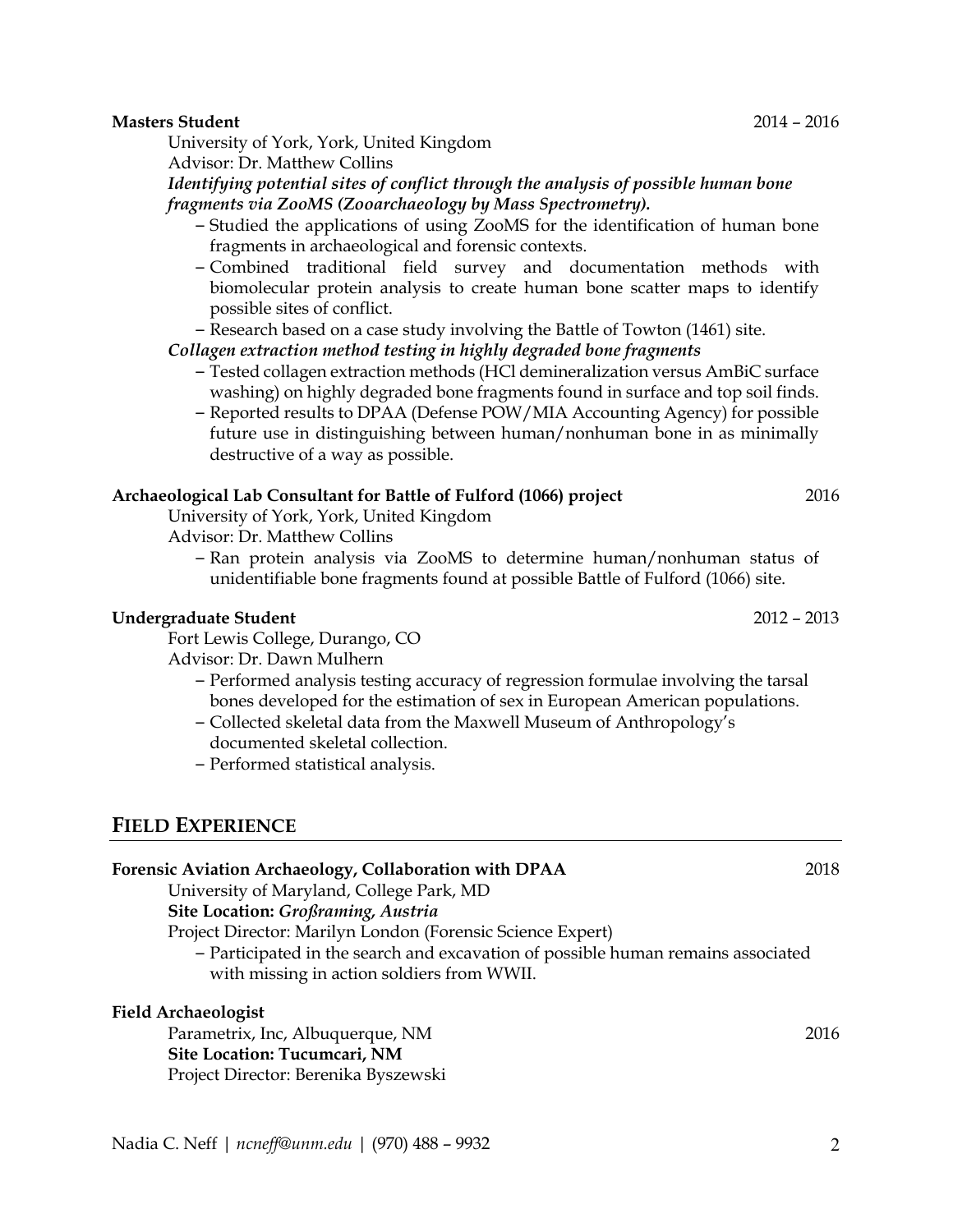– Participated in survey, testing and excavation of unknown lithics and midden involved with the highway diversion over the Canadian River, Tucumari, NM.

#### University of York, York, UK 2015

#### **Site Location: Battle of Towton (1461), Towton, United Kingdom**

Project Directors: Nadia Neff, Tim Sutherland

– Conducted the survey, collection and location documentation of bone and tooth fragments possibly associated with the Battle of Towton (1461).

#### **Site Location: Star Carr, North Yorkshire, United Kingdom**

Project Directors: Nicky Milner, Barry Taylor, Chantal Conneller

– Participated in ongoing excavation of the Mesolithic site.

#### **Drawsko Mortuary Archaeology Field School** 2013

Slavia Foundation for Polish History and Culture

## **Site Location: Drawsko, Poland**

Project Director: Elzbieta Gajda

– Participated in the excavation, cleaning and laboratory analysis of human remains associated with the medieval cemetery at Drawsko, Poland.

## **TEACHING EXPERIENCE & EVALUATION**

| <b>Graduate Teaching Assistant</b>                                                                                                                                                  | $2019$ – present |
|-------------------------------------------------------------------------------------------------------------------------------------------------------------------------------------|------------------|
| University of New Mexico, Albuquerque, NM                                                                                                                                           |                  |
| Introduction to Anthropology                                                                                                                                                        |                  |
| Career Planning in Anthropology                                                                                                                                                     |                  |
| <b>Visiting Instructor of Anthropology</b>                                                                                                                                          | $2017 - 2019$    |
| Fort Lewis College, Durango, CO                                                                                                                                                     | Course taught    |
| Introduction to Anthropology (ANTH 151)                                                                                                                                             | 6                |
| Forensic Anthropology (ANTH 241)                                                                                                                                                    |                  |
| Human Biological Variation (ANTH 246)                                                                                                                                               |                  |
| All average student evaluation scores that Nadia has received at Fort Lewis College (120<br>responders) are 4.2/5 or higher across 4 courses from the 100 to 200 level. Samples are |                  |

**Anthropology Department Internship Coordinator** 2018 – *present* Powerhouse Science Center – Supervisor for two undergraduate interns per semester involving K-12 curriculum development in anthropology. – Facilitate ongoing collaboration **Private Tutor in ESL** 2017 – *present* Self Employed, Durango, CO – Developing curriculum to fit student needs.

– Run lessons on student need basis.

Nadia C. Neff | *ncneff@unm.edu* | (970) 488 – 9932 3

*available upon request.*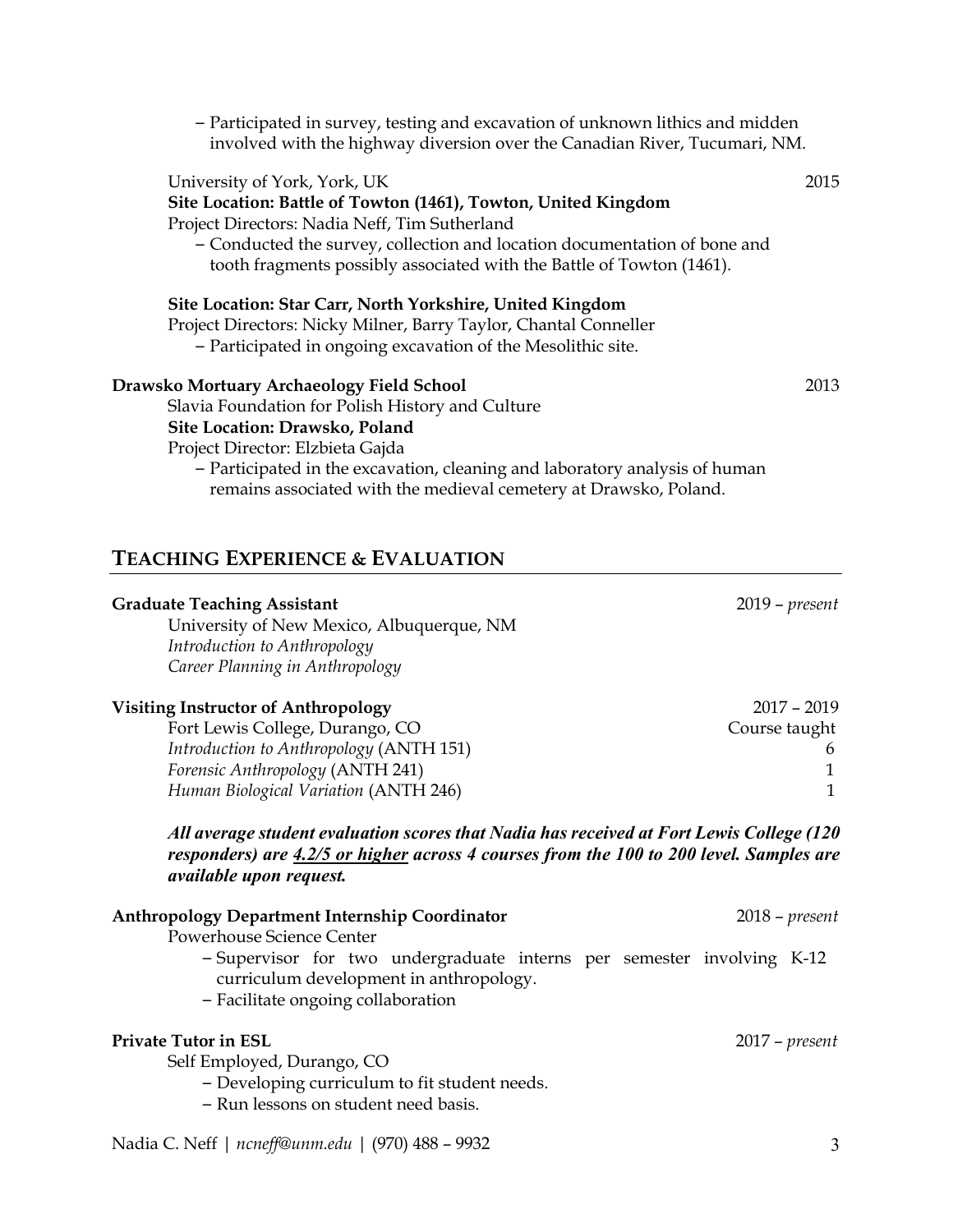| K-12 Substitute Teacher<br>Poudre School District, Fort Collins, CO; Durango School District 9R, Durango, CO<br>- Monitoring classes of various sizes and age ranges.<br>- Administering course work.<br>- Supervising and helping students with assignments. | $2015$ – present |
|---------------------------------------------------------------------------------------------------------------------------------------------------------------------------------------------------------------------------------------------------------------|------------------|
| <b>Anthropology Tutor</b><br>Fort Lewis College, Durango, CO<br>Advisor: Dr. Dawn Mulhern                                                                                                                                                                     | $2011 - 2013$    |
| - Tutored students enrolled in Introduction to Biological Anthropology,<br>Introduction to Forensic Anthropology, Human Origins, and Bioarchaeology and<br>Forensic Osteology.                                                                                |                  |
| <b>Teaching Assistant</b><br>Fort Lewis College, Durango, CO<br>Advisor: Dr. Dawn Mulhern                                                                                                                                                                     | $2011 - 2013$    |
| Introduction to Biological Anthropology Laboratory (ANTH 236) taught 3 semesters<br>Bioarchaeology and Forensic Osteology Laboratory (ANTH 3) taught 1 semester                                                                                               |                  |
| <b>Biological Anthropology Workshop Tutor</b><br>Fort Lewis College<br>Advisor: Dr. Dawn Mulhern<br>- Ran weekly workshop sessions to supplement biological anthropology<br>lecture/lab material.                                                             | $2012 - 2013$    |
| <b>INVITED SEMINARS</b>                                                                                                                                                                                                                                       |                  |
| Fort Lewis College Anthropology Department Seminar, Durango, CO<br>Stable Isotopes in Archaeological Research                                                                                                                                                 | 2020             |
| Colorado Archaeological Society: Montrose<br>Ancient biomolecules: applications in archaeology                                                                                                                                                                | 2019             |
| San Juan Basin Archaeology Society<br>Panel Discussion: Frauds, Myths, and Mysteries in Archaeology                                                                                                                                                           | 2018             |
| Fort Lewis College Anthropology Department Seminar, Durango, CO<br>Forensic Archaeology (given twice)                                                                                                                                                         | 2018, 2019       |
| Fort Lewis College Anthropology Department Lab Session, Durango, CO<br>Introduction to Human Osteology (given twice)                                                                                                                                          | 2018             |
| Powerhouse Science Center, Durango, CO<br>Search and recovery in forensic anthropology<br>Biological profiles and identifications by exclusion in forensic anthropology                                                                                       | 2018             |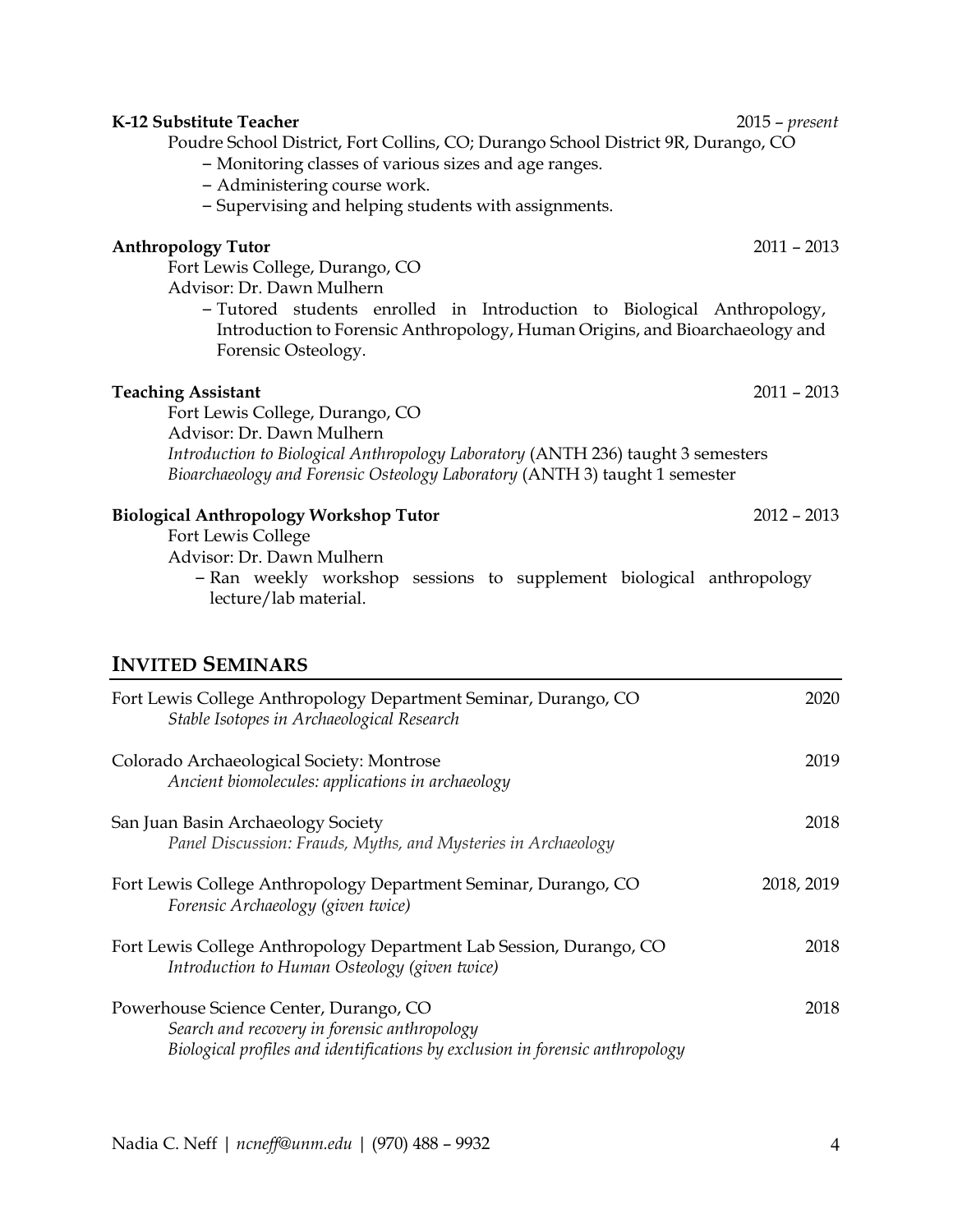| Fort Lewis College Chemistry Department Seminar, Durango, CO<br>Applications of mass spectrometry in bioarchaeology (given twice)       | 2018, 2019       |
|-----------------------------------------------------------------------------------------------------------------------------------------|------------------|
| Fort Lewis College Anthropology Department Seminar, Durango, CO<br>Ancient biomolecules: applications in bioarchaeology (given twice)   | 2018             |
| Fort Lewis College Anthropology Department Seminar, Durango, CO<br>Human rights investigations and POW/MIA recovery (given three times) | 2017, 2018, 2019 |

# **WORKSHOPS, CURRICULUM (DEVELOPER AND/OR TEACHER)**

| Sandia National Labs Family Day<br>Participated in mass spectrometry activities for kids                                                                                                       | 2019          |
|------------------------------------------------------------------------------------------------------------------------------------------------------------------------------------------------|---------------|
| Fort Lewis College Department of Anthropology, Durango, CO<br>Developed curriculum for Intro to Anthropology (ANTH151)<br>Includes: lectures, activities and assignments                       | $2017 - 2019$ |
| Fort Lewis College Science Open House, Durango, CO<br>Taught Hominin Forensics                                                                                                                 | 2019          |
| Animas High School, Durango, CO<br>Taught laboratory exercises in paleoanthropology                                                                                                            | 2018          |
| Fort Lewis College Science Camp, Durango, CO<br>Developed and taught laboratory exercises in historic bioarchaeology                                                                           | 2018, 2019    |
| Powerhouse Science Center, Durango, CO<br>Taught outdoor search and recovery activity<br>Taught laboratory exercises in forensic anthropology                                                  | 2018, 2019    |
| Miller Middle School, Durango, CO<br>Participated in teaching laboratory exercises in forensic anthropology<br>Participated in teaching laboratory exercises in paleoanthropology anthropology | 2018          |
| Silver SPRUCE Academy, Bayfield, CO<br>Taught laboratory exercises in biological anthropology                                                                                                  | 2017          |

# **PUBLICATIONS**

1. **Neff, N. C.;** Collins, M. C.; Sutherland, T. Developing a Rapid Method for the Identification of Human Bone in Archaeological and Forensic Contexts: ZooMS and the Battle of Towton. *The Journal of Conflict Archaeology*. **2020**, *in preparation*.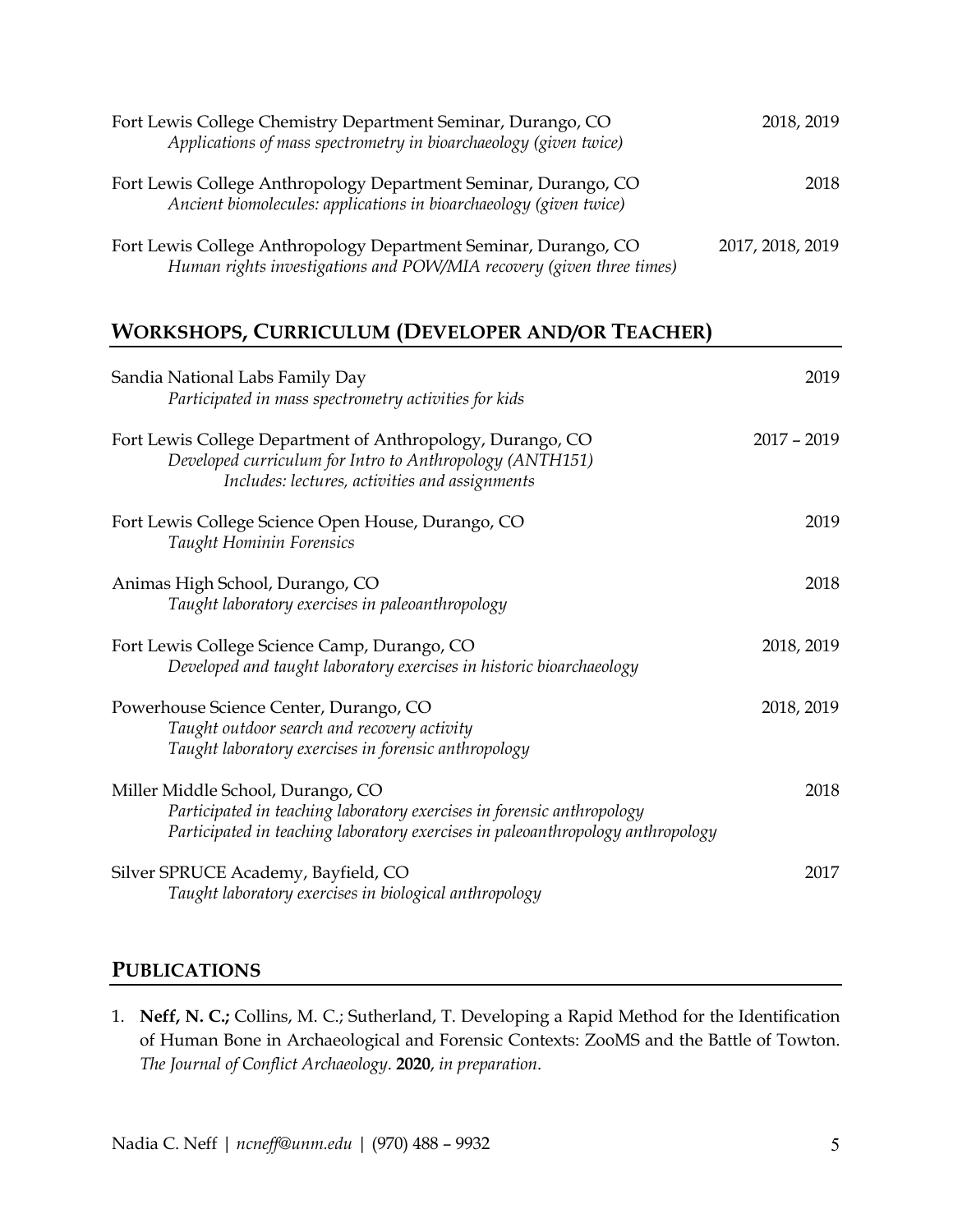2. **Neff, N. C.;** Collins, M.C. Testing Collagen Extraction Methods in Highly Degraded Bone for use with ZooMS. *Rapid Communications in Mass Spectrometry*. **2020**, *in preparation*.

## **CONFERENCE PRESENTATIONS**

- 1. **Neff, N.C.;** Mulhern, D.M.; Brookshier, H. The Powerhouse Project: Encouraging Community Stewardship in Anthropology Students. Poster. *American Association of Physical Anthropologists 89th Annual Meeting.* Los Angeles, CA (*March, 2020 -* canceled due to COVID-19)
- 2. Brookshier, H.; Mulhern, D.M.; **Neff, N.C.** Using 3D Prints of Primates to Teach Evolution Through Comparative Anatomy: a Multi-Model Educational Module. Poster. *American Association of Physical Anthropologists 89th Annual Meeting.* Los Angeles, CA (*March, 2020*  canceled due to COVID-19)
- 3. **Neff, N.C.**; Collins, M.C.; Sutherland, T. Developing a rapid technique for the identification of human bone in archaeological and forensic contexts: ZooMS and the Battle of Towton. Poster. *American Association of Physical Anthropologists 88th Annual Meeting*. Cleveland, OH (*March, 2019*)
- 4. Mulhern, D. M.; **Neff, N, C..** Creating opportunities for K-12 outreach with undergraduate mentors. Poster. *American Association of Physical Anthropologists 88th Annual Meeting*. Cleveland, OH (*March, 2019*)

## **GRANTS, FELLOWSHIPS, SCHOLARSHIPS**

| <b>Binford Fellowship Recipient</b><br>University of New Mexico, Albuquerque, NM | \$28,000 | 2019-2020 |
|----------------------------------------------------------------------------------|----------|-----------|
| Linda Cordell Scholarship Recipient<br>University of New Mexico, Albuquerque, NM | \$1,000  | 2020-2021 |

## **AWARDS**

**Outstanding Anthropology Scholar** 2013 Fort Lewis College, Durango, CO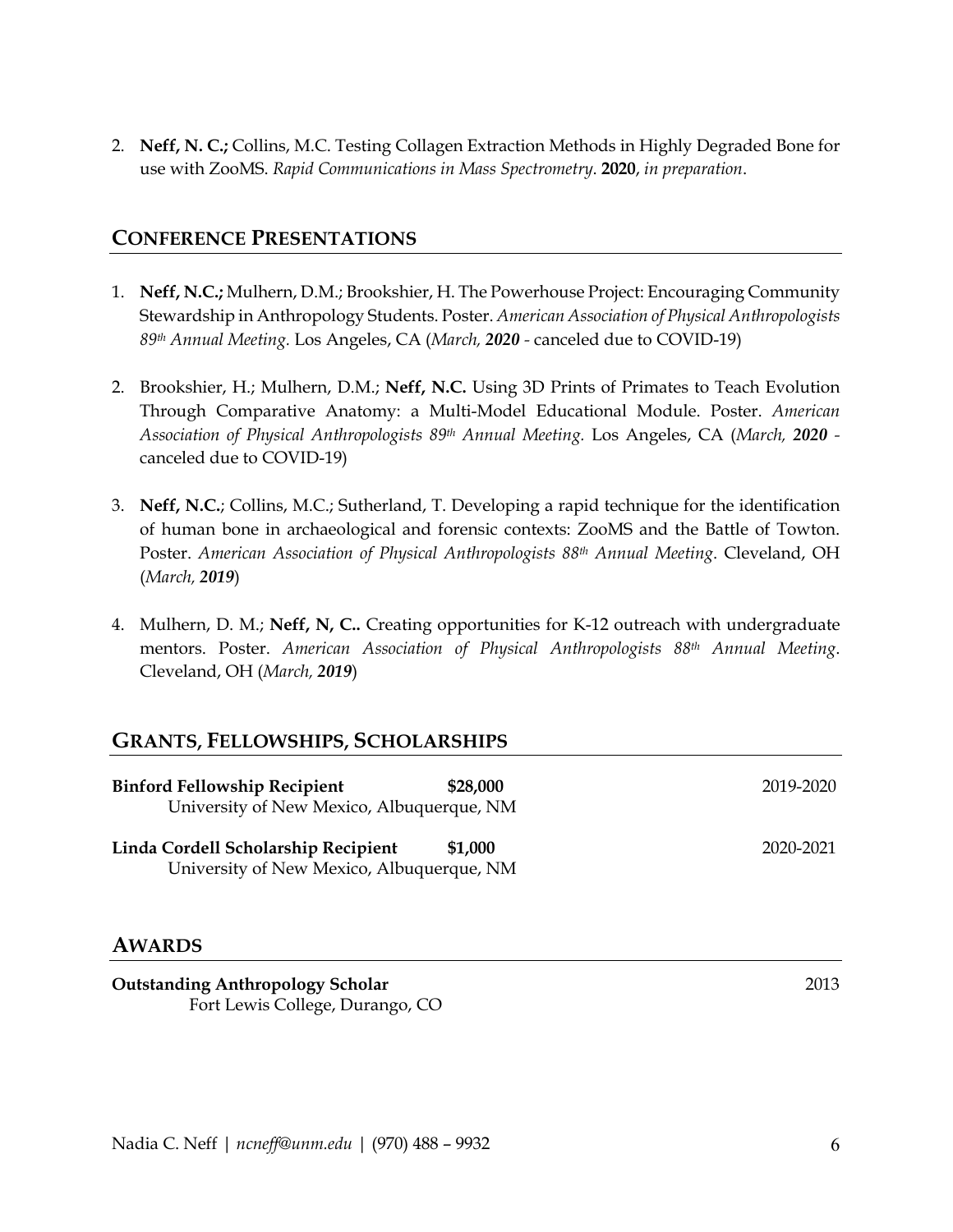# **SERVICE (UNIVERSITY OF NEW MEXICO)**

| Co-president Anthropology Graduate Student Union                                          | $2020$ – present |
|-------------------------------------------------------------------------------------------|------------------|
| <b>SERVICE (FORT LEWIS COLLEGE)</b>                                                       |                  |
| Student Recruitment Volunteer<br>(Fridays at the Fort)                                    | $2017 - 2019$    |
| Recommendation Writer<br>(help students apply to summer internships/research experiences) | $2015$ – present |
| Signature Assignment Norming Committee                                                    | 2019             |
| Fort Lewis College Science Summer Camp Presenter                                          | 2018             |

Anthropology Club Faculty Chaperone/Helper 2018

# **SERVICE (COMMUNITY, NATIONAL AND INTERNATIONAL)**

| American Association of Physical Anthropology Education Committee Member                                                                                                                                                                                                          | $2019$ – $present$   |
|-----------------------------------------------------------------------------------------------------------------------------------------------------------------------------------------------------------------------------------------------------------------------------------|----------------------|
| Powerhouse Science Center & Maker Lab Education Committee Member                                                                                                                                                                                                                  | $2018$ – present     |
| Assistant Forensic Anthropologist to Dr. Dawn Mulhern<br>Search and recovery/laboratory analysis and processing, Durango Police Department<br>Search and recovery/laboratory analysis, Montezuma County Sheriff's Office<br>Search and recovery, La Plata County Sheriff's Office | 2018<br>2017<br>2012 |
| Campaign Organizer, Localized Strategies LLC<br>Kentucky State House 2016 campaigns<br>Yes for Health and Safety                                                                                                                                                                  | 2016                 |
| Council for British Archaeology, Festival of Archaeology Volunteer, United Kingdom                                                                                                                                                                                                | 2015                 |

# **PROFESSIONAL DEVELOPMENT ACTIVITIES AND AFFILIATIONS**

| American Association of Physical Anthropologists (AAPA) Member                                               | $2016$ – present |
|--------------------------------------------------------------------------------------------------------------|------------------|
| American Academy of Forensic Scientists (AAFS) Trainee Affiliate                                             | 2019 - present   |
| <b>Certificate of English Language Teaching to Adults</b><br>Cambridge University at Bridge TEFL, Denver, CO | 2016             |